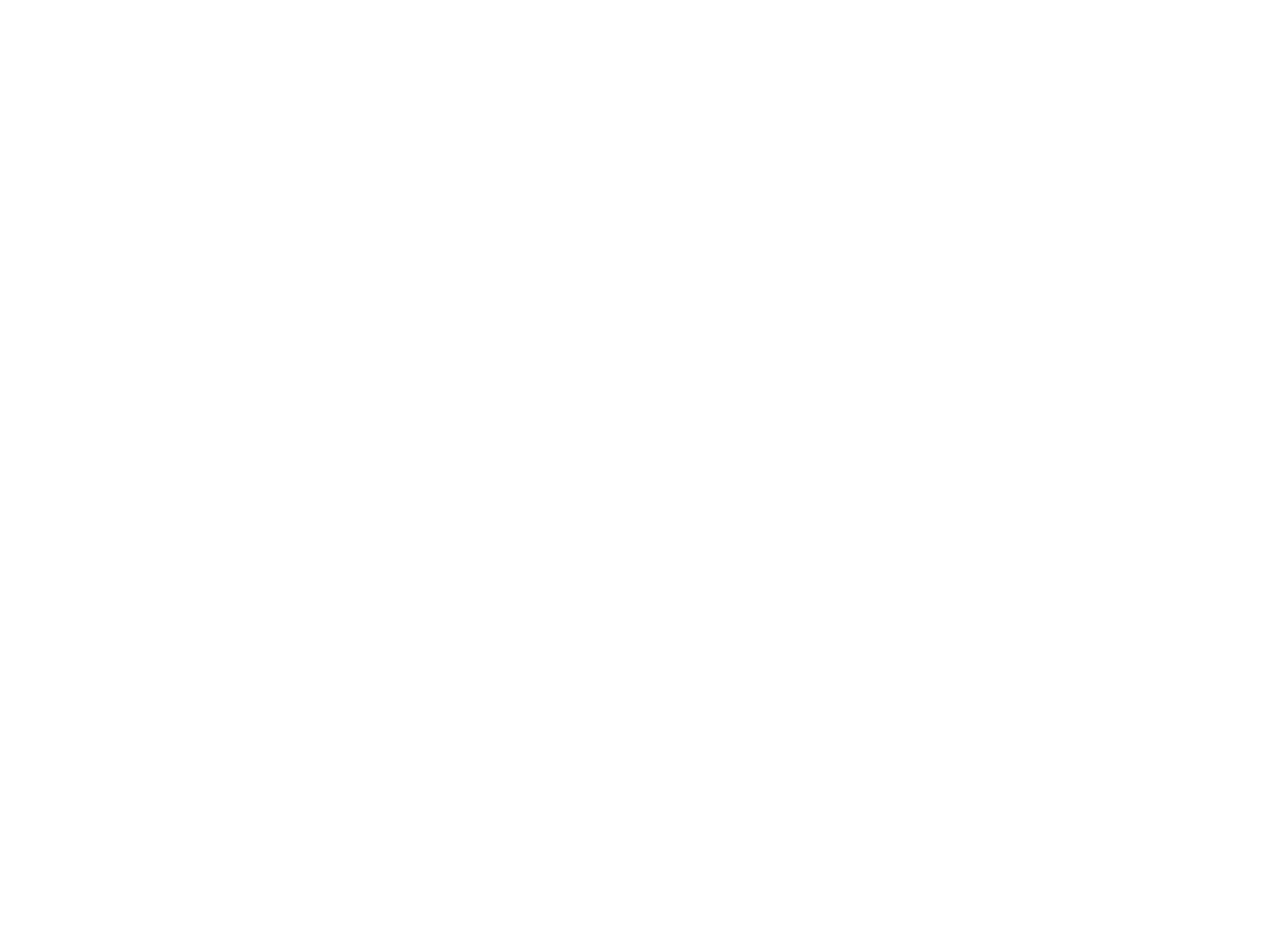#### What's New at LWVMA and LWVUS

League Leader Lunch Saturday, October 26, 2019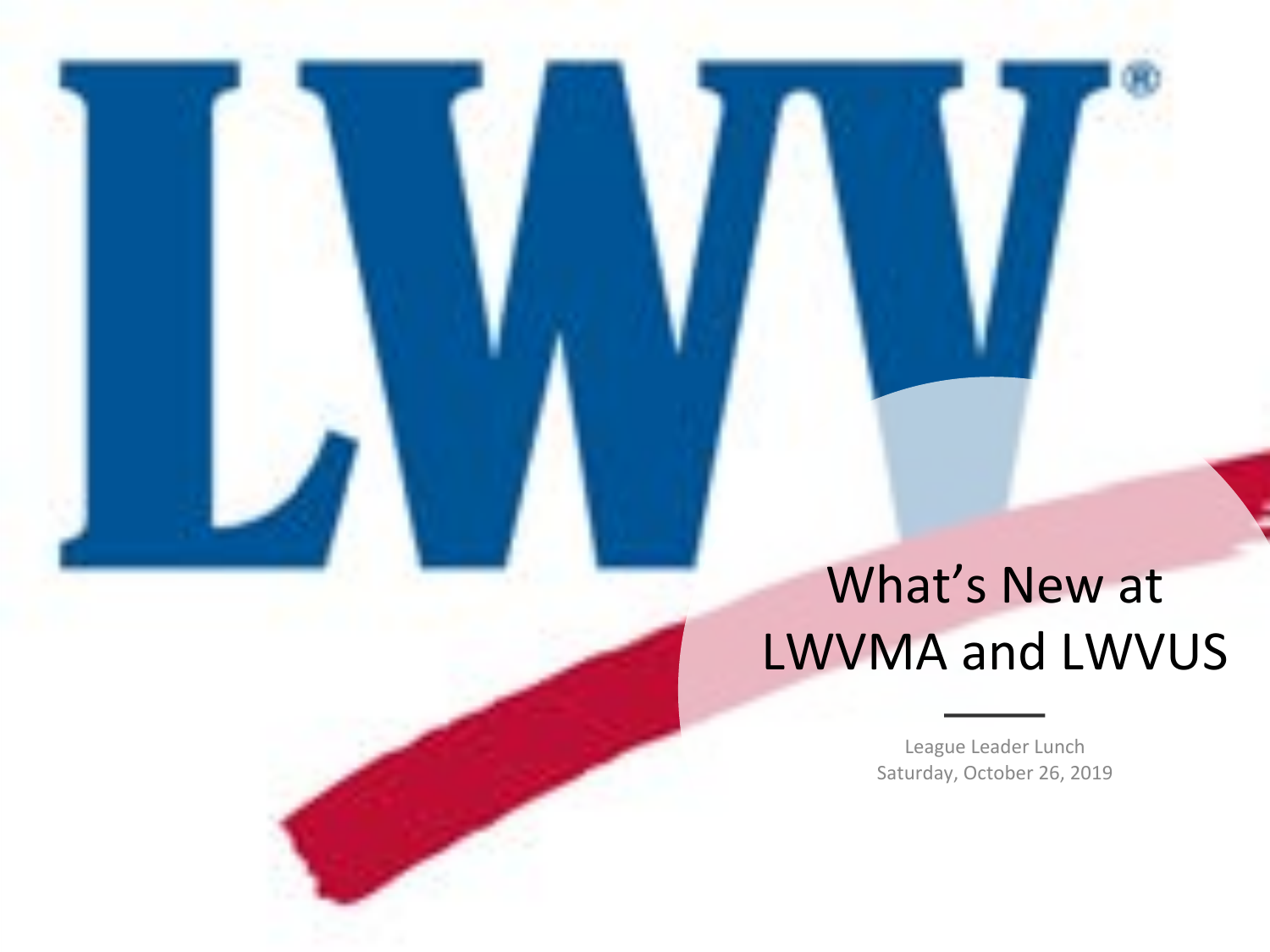#### *Membership*

#### Steady growth of engaged members



**AV**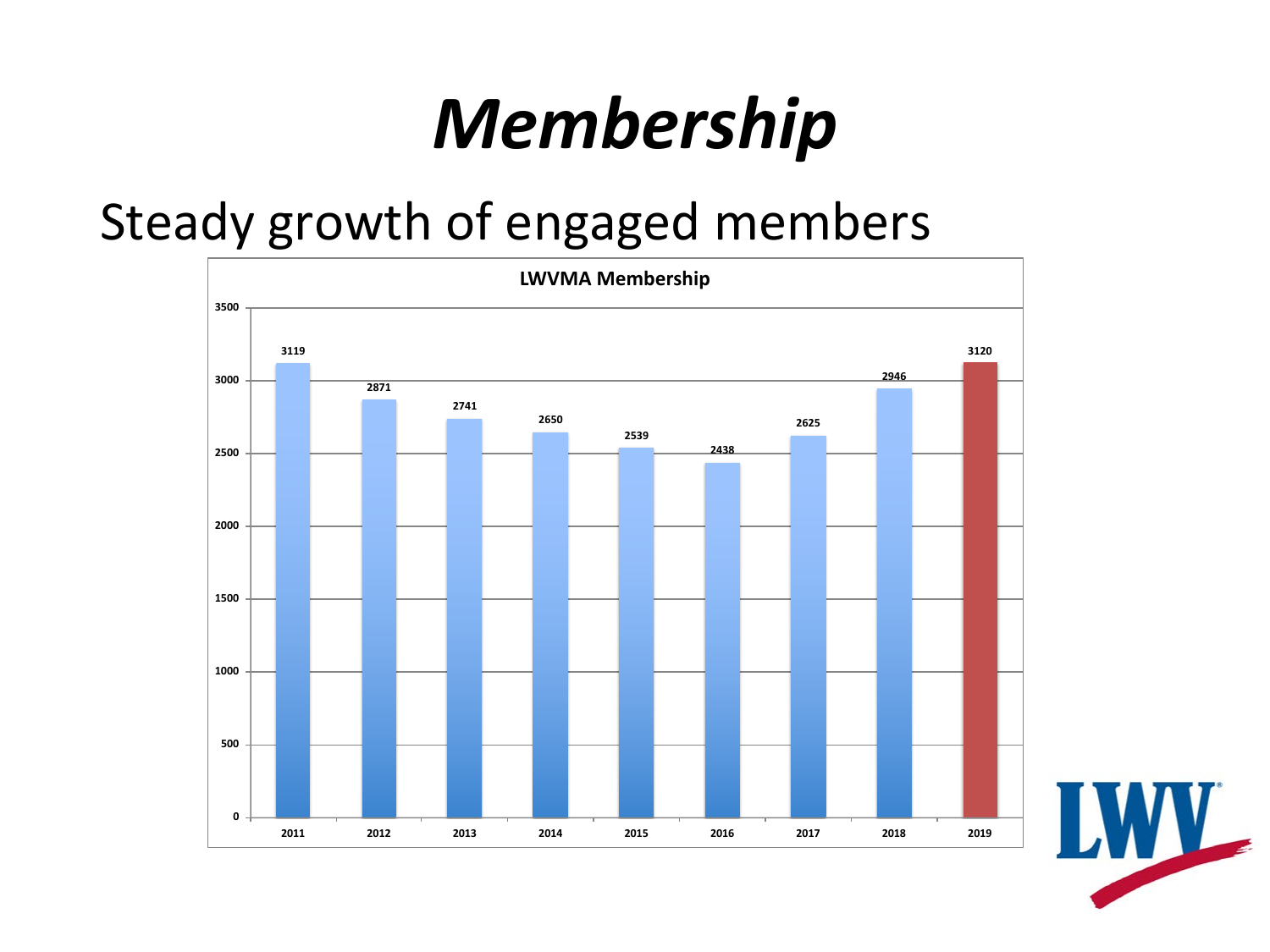#### *Membership*

- Number of local Leagues = 47 spread around the state
- Framingham and Salem have been recognized as new Leagues
- Other units in Springfield, Central Berkshire, Greater Lowell; Cambridge forming as unit within Boston LWV; interest from other areas



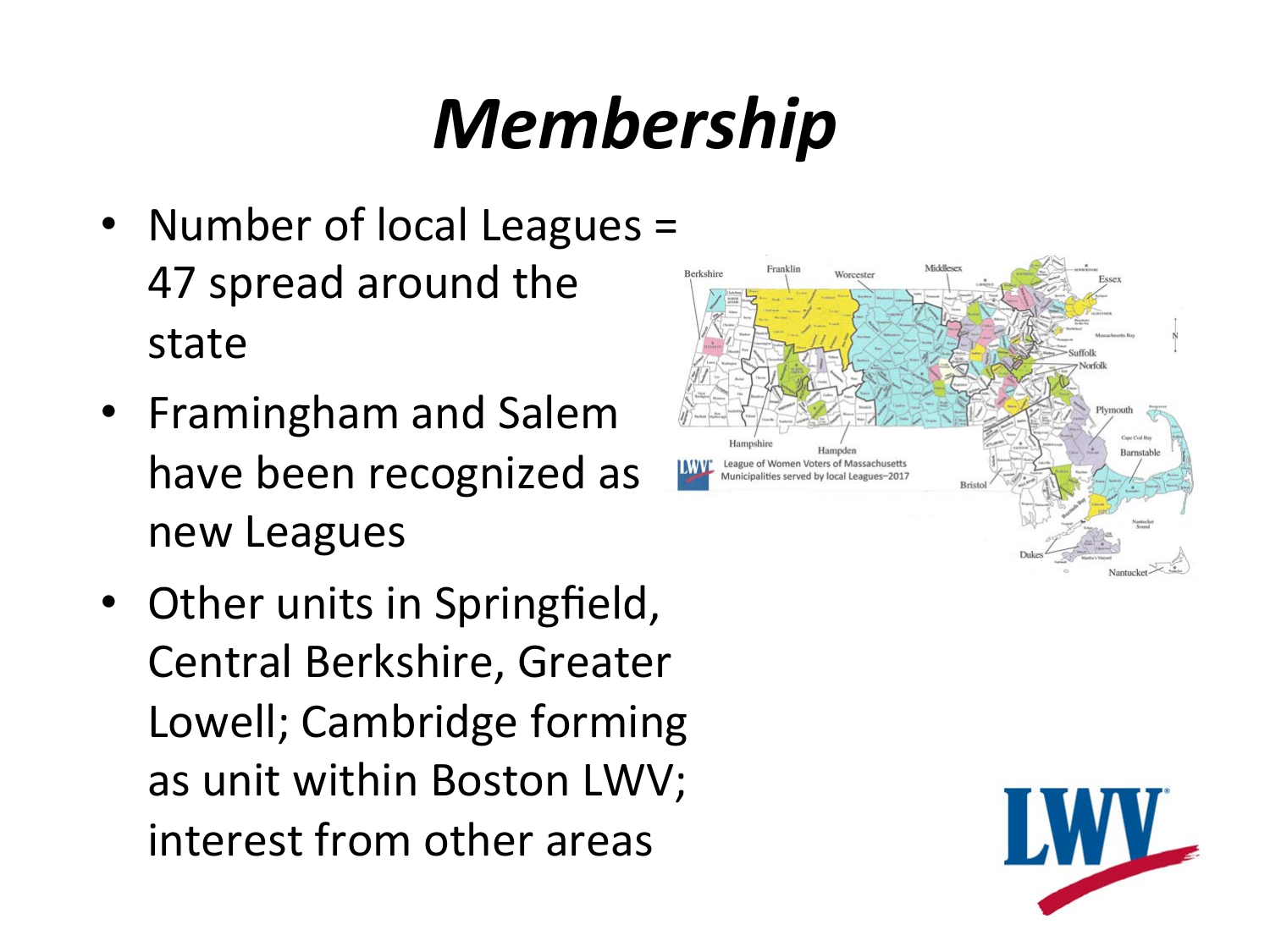#### *Voter Engagement – Fall 2019*

- Local leagues in cities offering many candidate forums to educate voters for preliminary and general elections
- **LWVMA collaborated with the Haitian American** Chamber of Commerce of Massachusetts to host a Candidates Forum in Brockton
- Opportunities with LWVMA and local Leagues to register, engage and educate voters

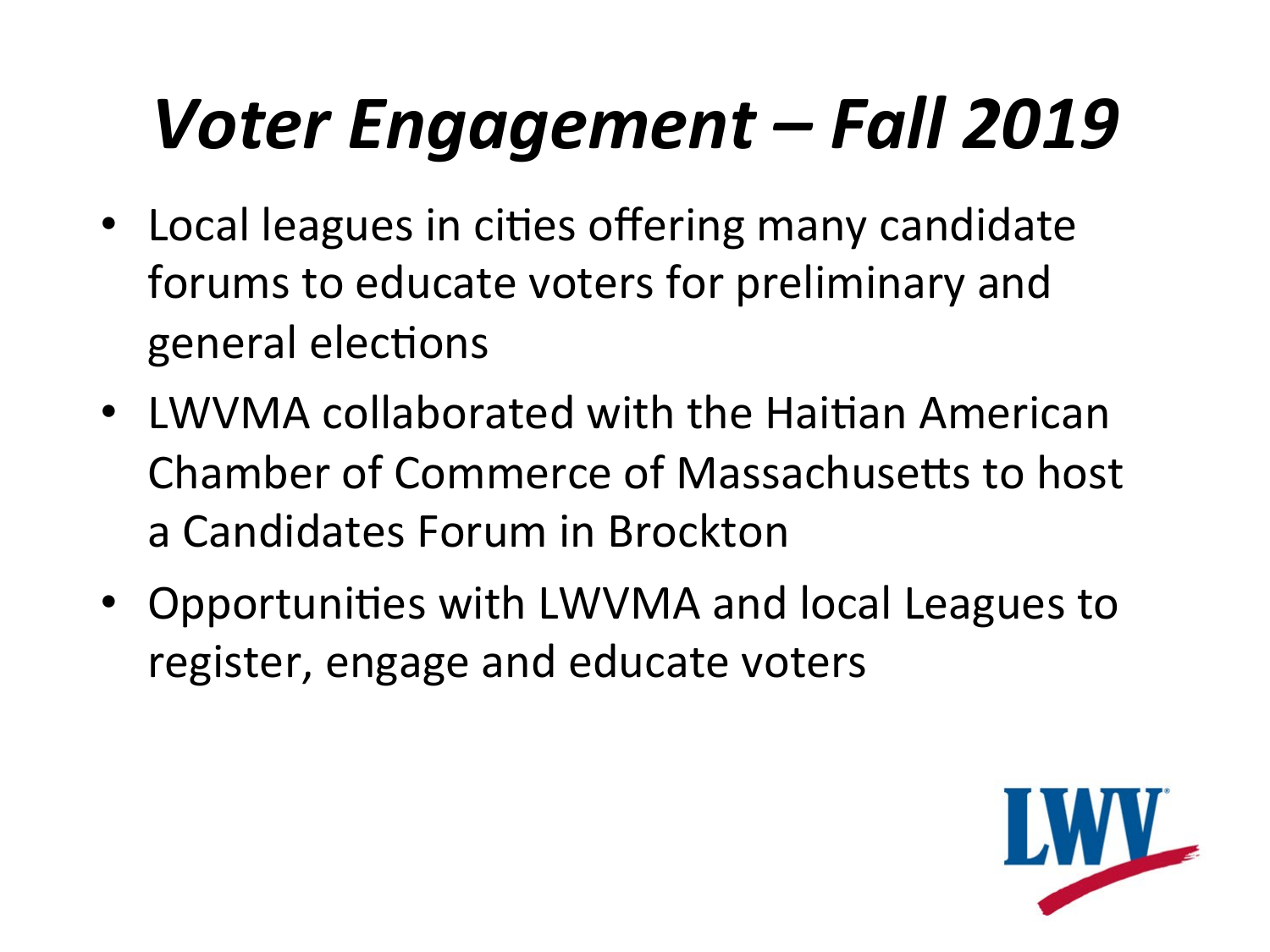#### *Environmental Action and Advocacy Committee*

**Climate Action Strike –** 

September 20 - volunteers tabled to support youth action and register voters



**Join us for webinar** on Nov. 6, featuring Audrey Schulman and Zeyneb Magavi from HEET, and Sen. Cynthia Creem, **FUTURE Bill Senate** Sponsor 

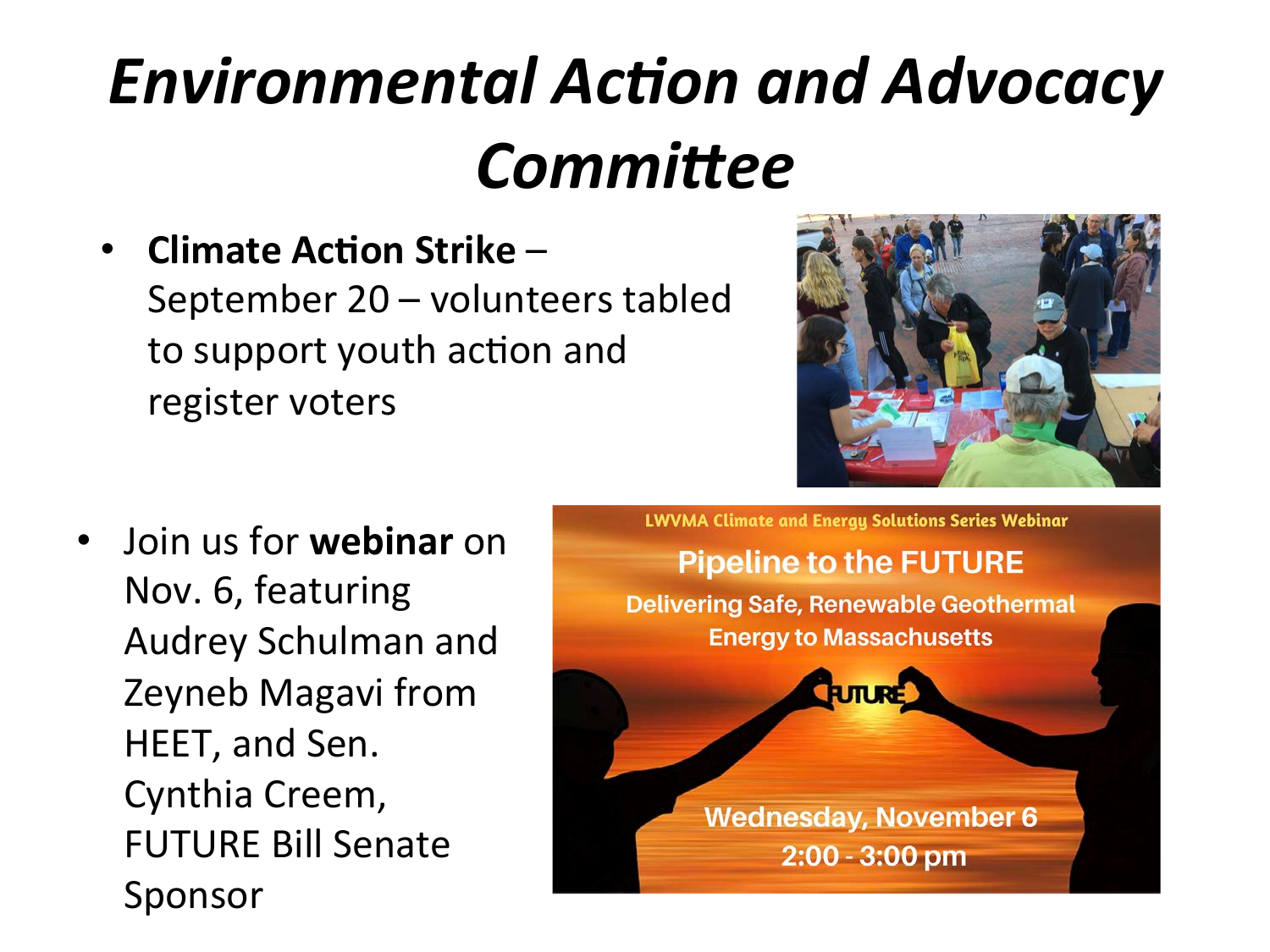#### **Nominating Committee**

- Staggered term by-laws enacted at Convention
- Several Board members will leave the Board in June 2020
- Looking for new members to join our team
- Nominating Committee beginning their work
- Wendy Manz, Jean Cherdack, Sharon McCarthy plus two Board members to be appointed

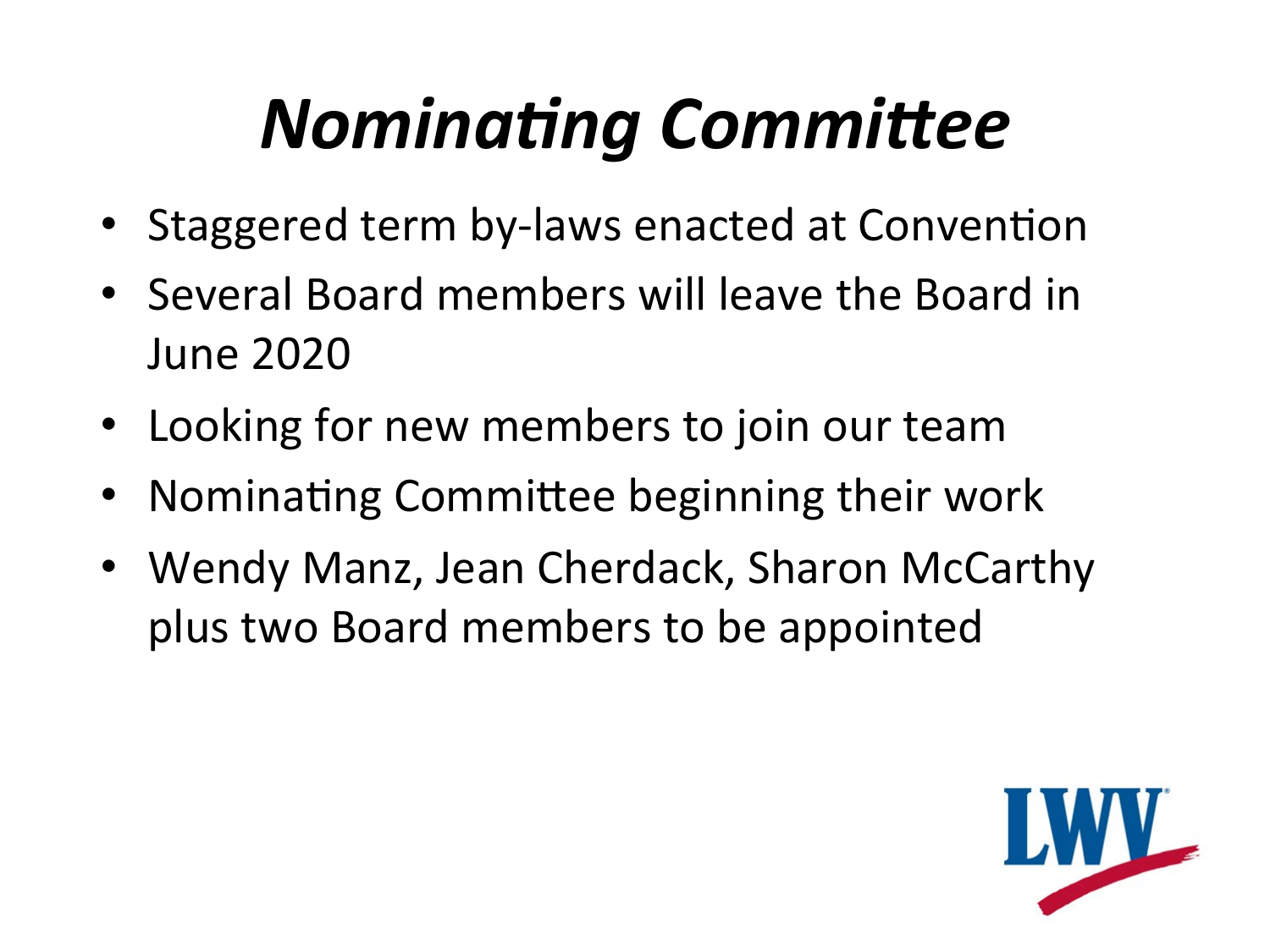#### *Fall Appeal and Phonathon*

- Fall Appeal through October 31
	- $-$  Donations before that date benefit local Leagues too
- Phonathon follows local League members call their own members or other League members throughout the state
	- $-$  Leagues making the calls share in the donations
	- Interested? Contact Brynne Gorman



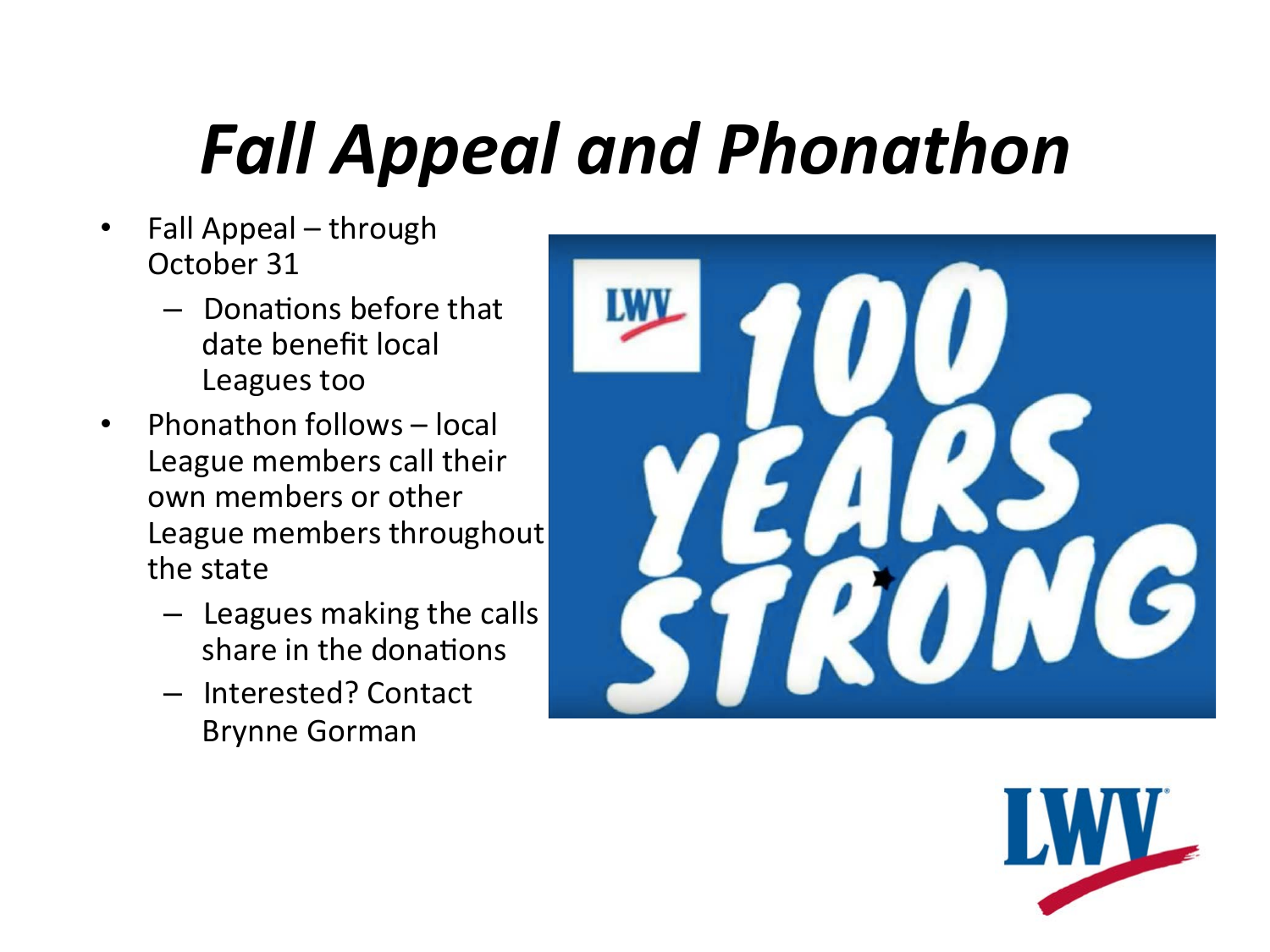#### *Social Media and 100 Reasons Videos*

- Share your League's work and successes on social media
- #MyLWVVoice
- Never too late to record a video to add to our 100 Reasons Why I Joined the League

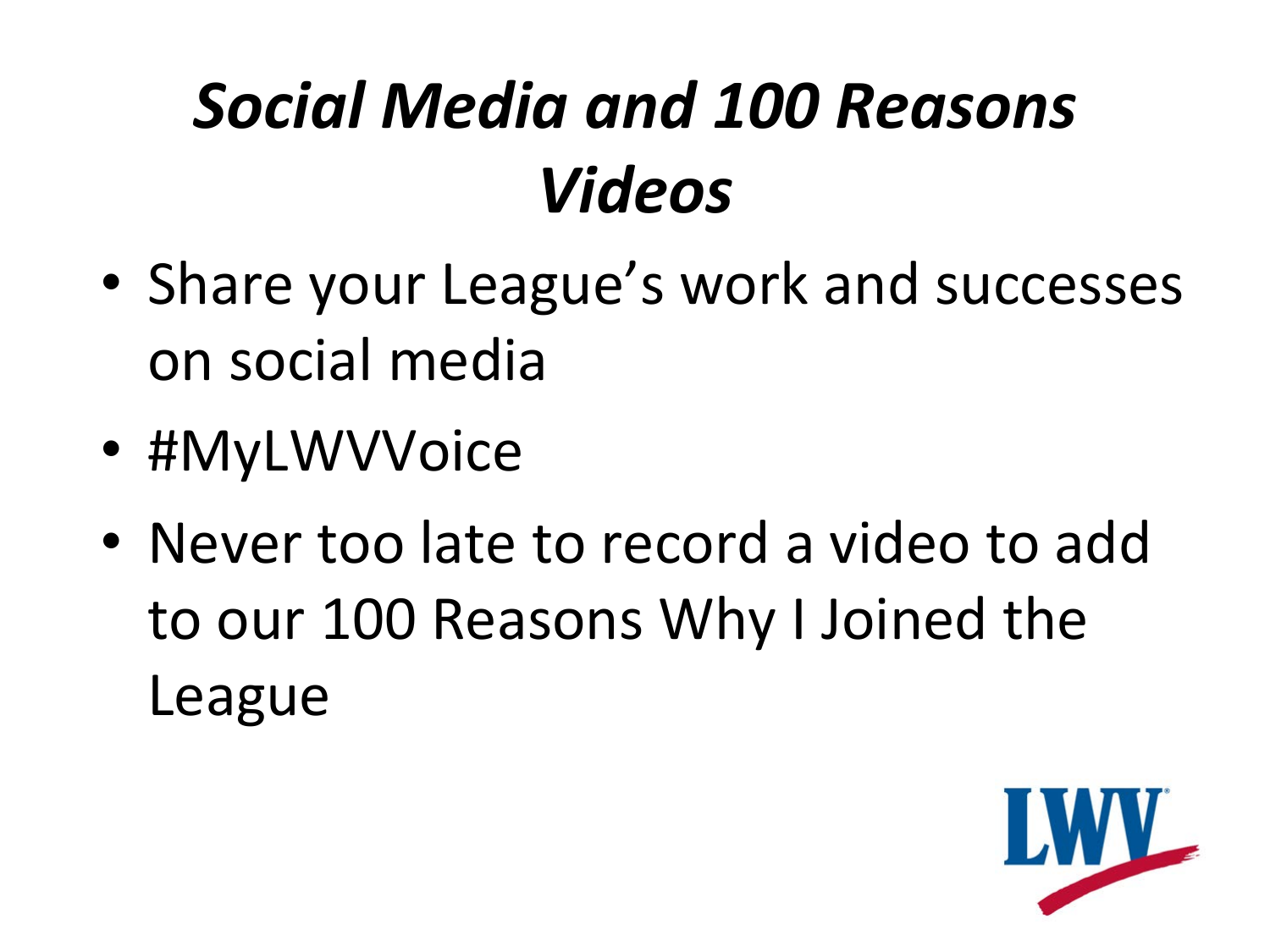#### *2019 Council* **The Power of Transformation**

- $\Leftrightarrow$  99 Years of the Power of Women
- $\Leftrightarrow$  Power of Culture Change
- $\Leftrightarrow$  Power of Our Story
- $\Leftrightarrow$  Power of Relationships
- $\diamondsuit$  Sustaining Our Personal Power
- $\Leftrightarrow$  Amplifying Our Power
- $\Leftrightarrow$  Exercising Our Power
- $\Leftrightarrow$  Protecting Our Power
- $\Leftrightarrow$  Enhancing Our Power
- $\diamondsuit$  Celebrating Our Power
- $\Leftrightarrow$  Building Future Power

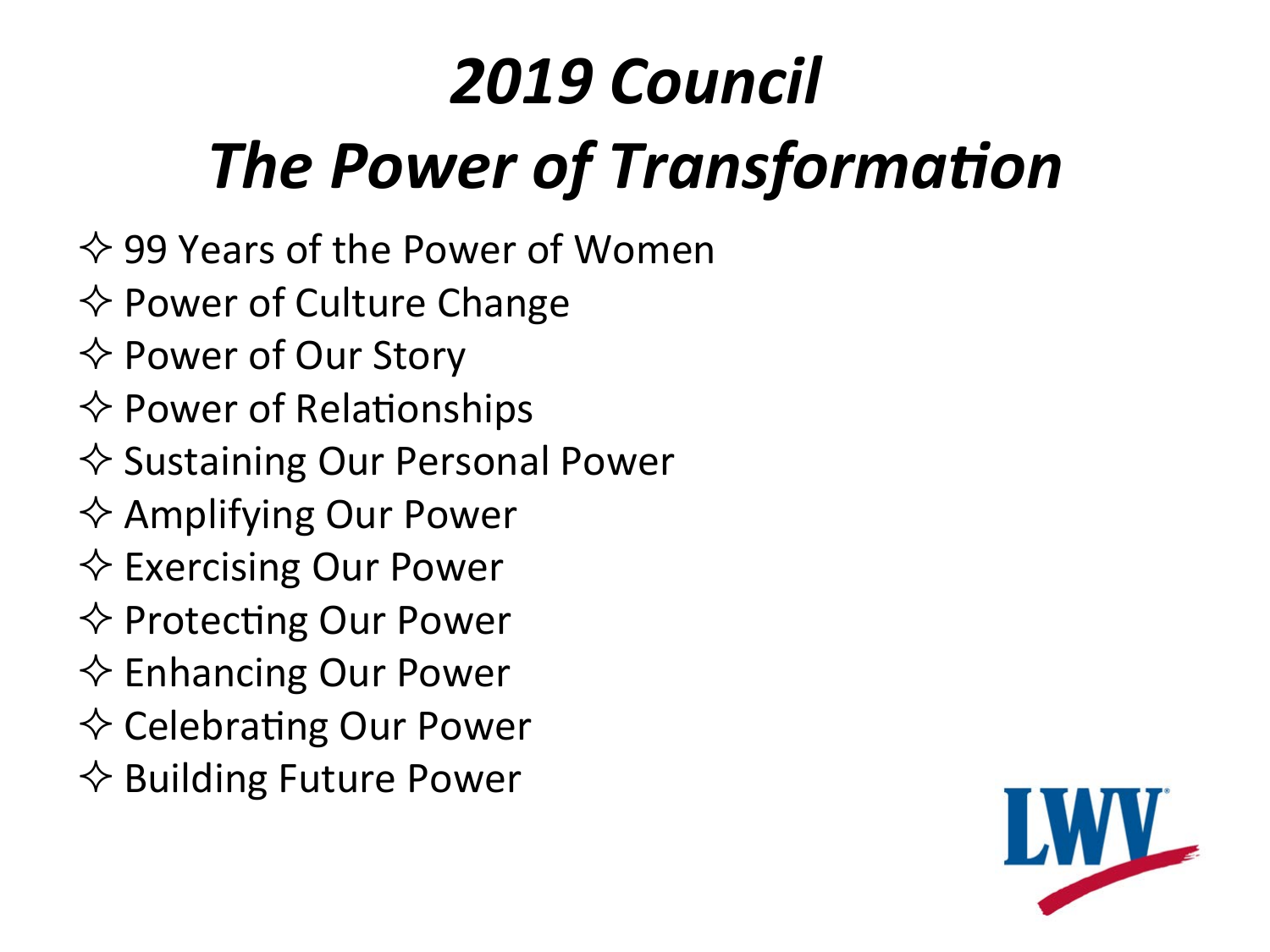# PEOPLE<br>POWEREDO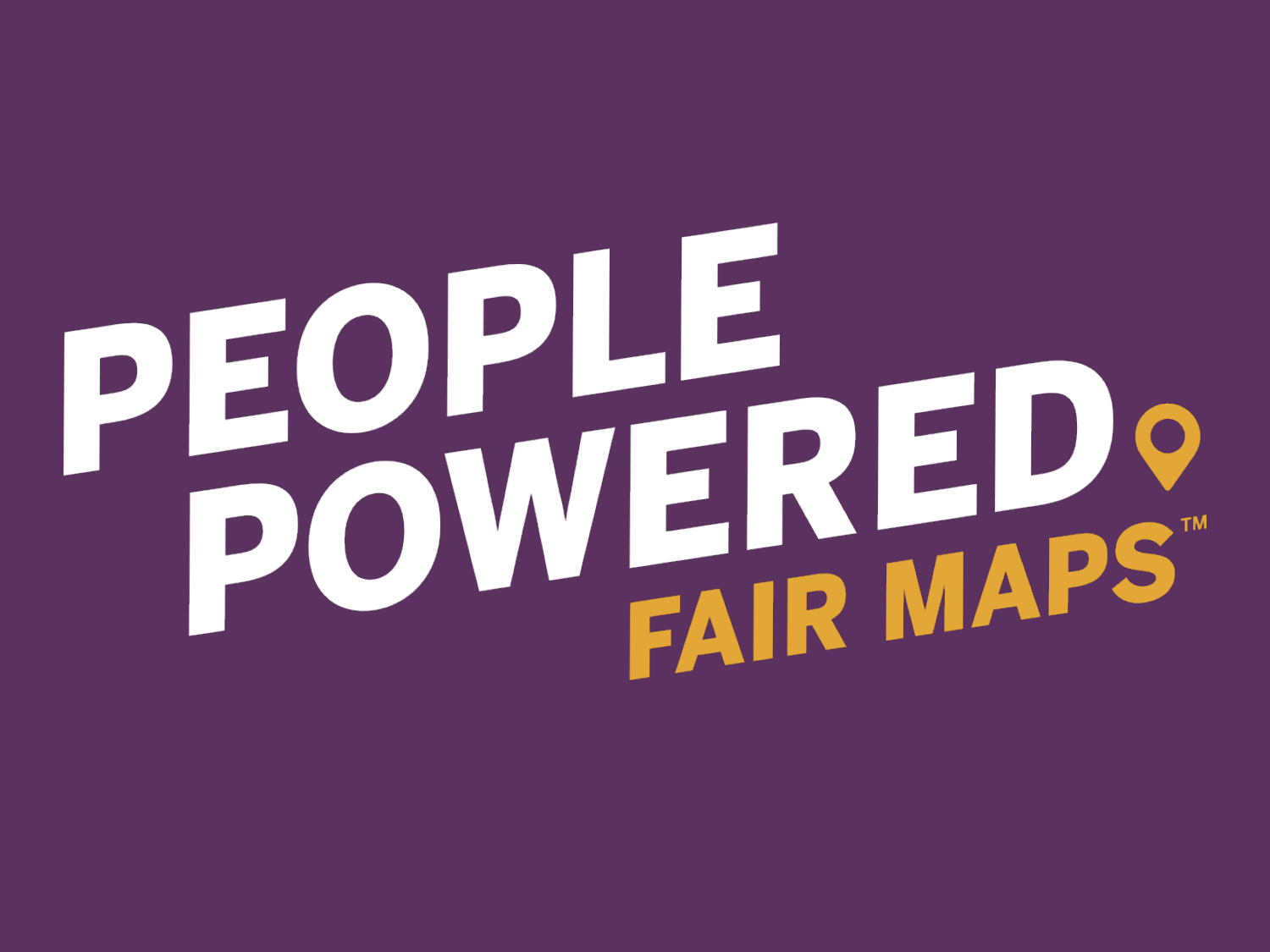## **LWVUS National Campaign**

- Address redistricting on a state by state basis
- Result of the SCOTUS *Rucho* decision
- All fifty states and the District of Columbia have signed on
- Each state will develop a strategy and approach to fit their state's needs
- LWVUS will provide resources, training, materials, and pass through funds

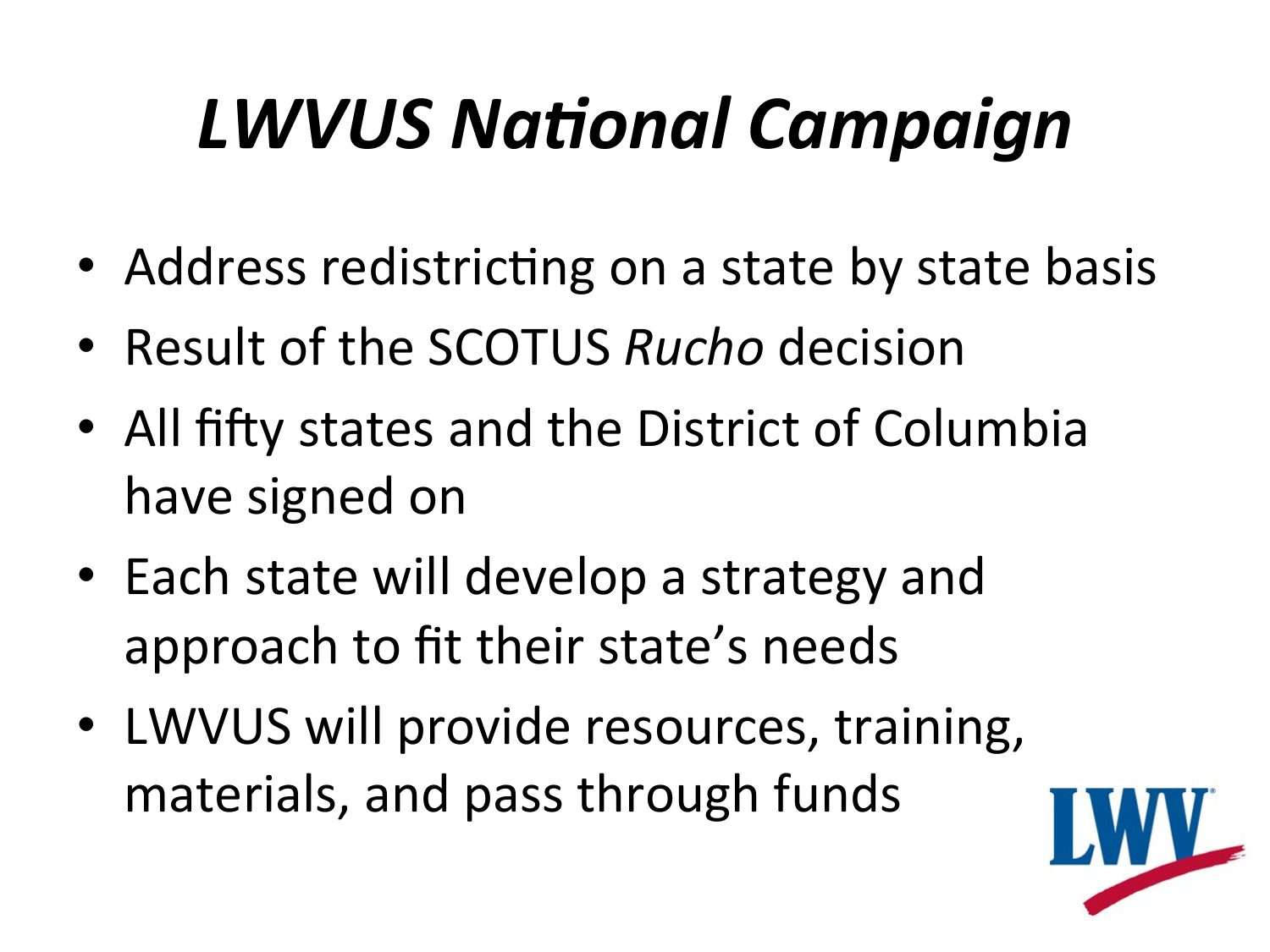## *LWVMA Campaign Goals*

- Work in our communities and across the Commonwealth to ensure a complete count for the 2020 Census
- Ensure the 2021 redistricting in Massachusetts is transparent process and includes public participation
- Advocate for passage of key federal legislation to ensure fair maps are drawn

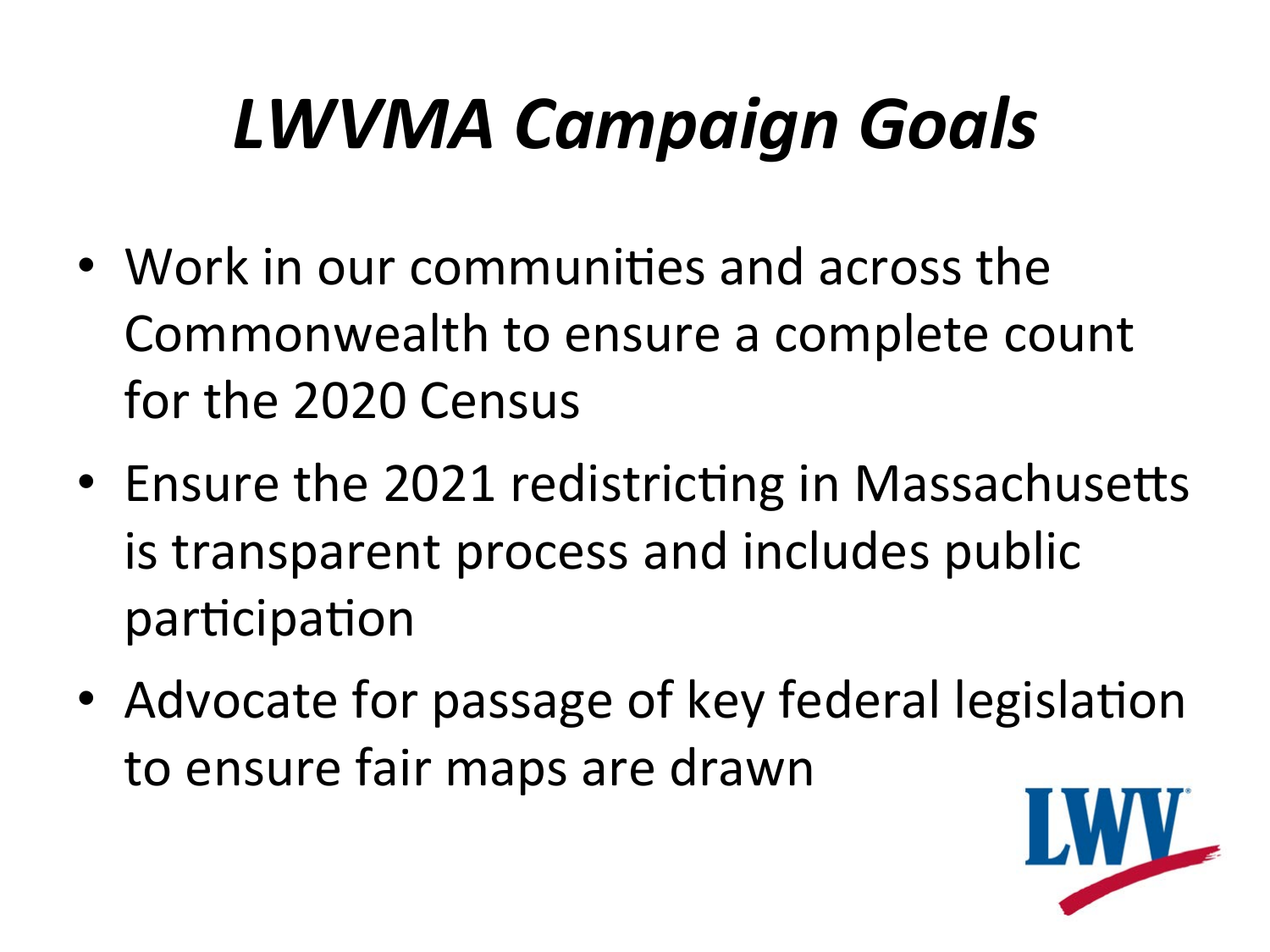### *How Will We Do Our Work*

- Build a campaign—plan, act, learn, repeat
	- Build power towards our goal
	- Be accountable to deliver our plan
	- Keep equity at the heart of what we do
	- Assess: is this enough to win?
- Work with partners/build coalitions
- Build new capabilities—to use now and in the future

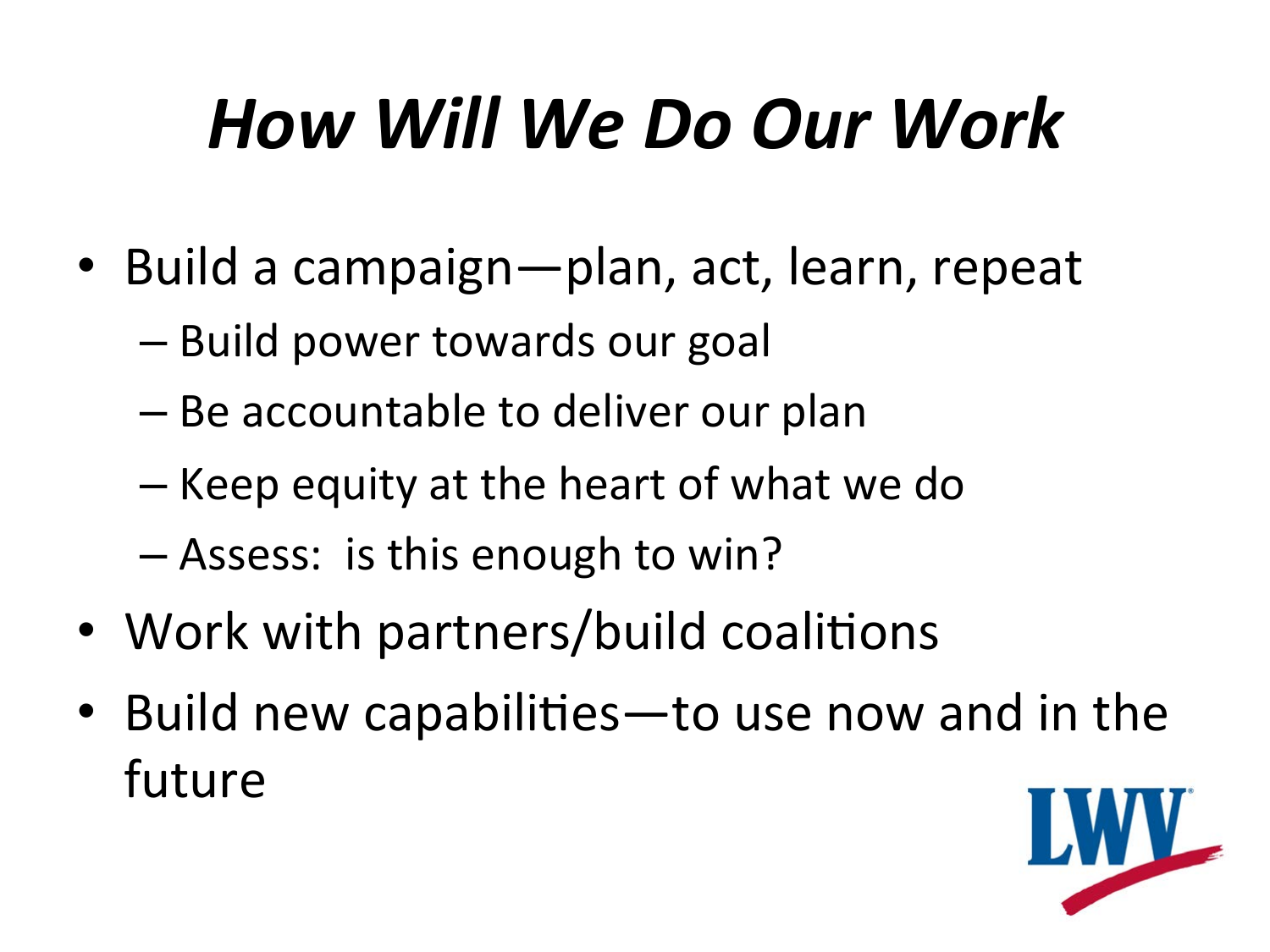#### *2020 Census Complete Count*

- LWVMA:
	- 2020 Census Complete Toolkit (Nov/Dec 2019)
	- $-$  Identify statewide partners (Nov/Dec 2019)
	- $-$  Participate in actions to promote participation (Nov 2019 to Apr 2020)
- Local Leagues:
	- Organize local League 2020 Census Committees
	- $-$  Set goals, report results, share wins, learnings, issues
	- Work with local partners

A complete count in all Massachusetts communities *impacts all of us!*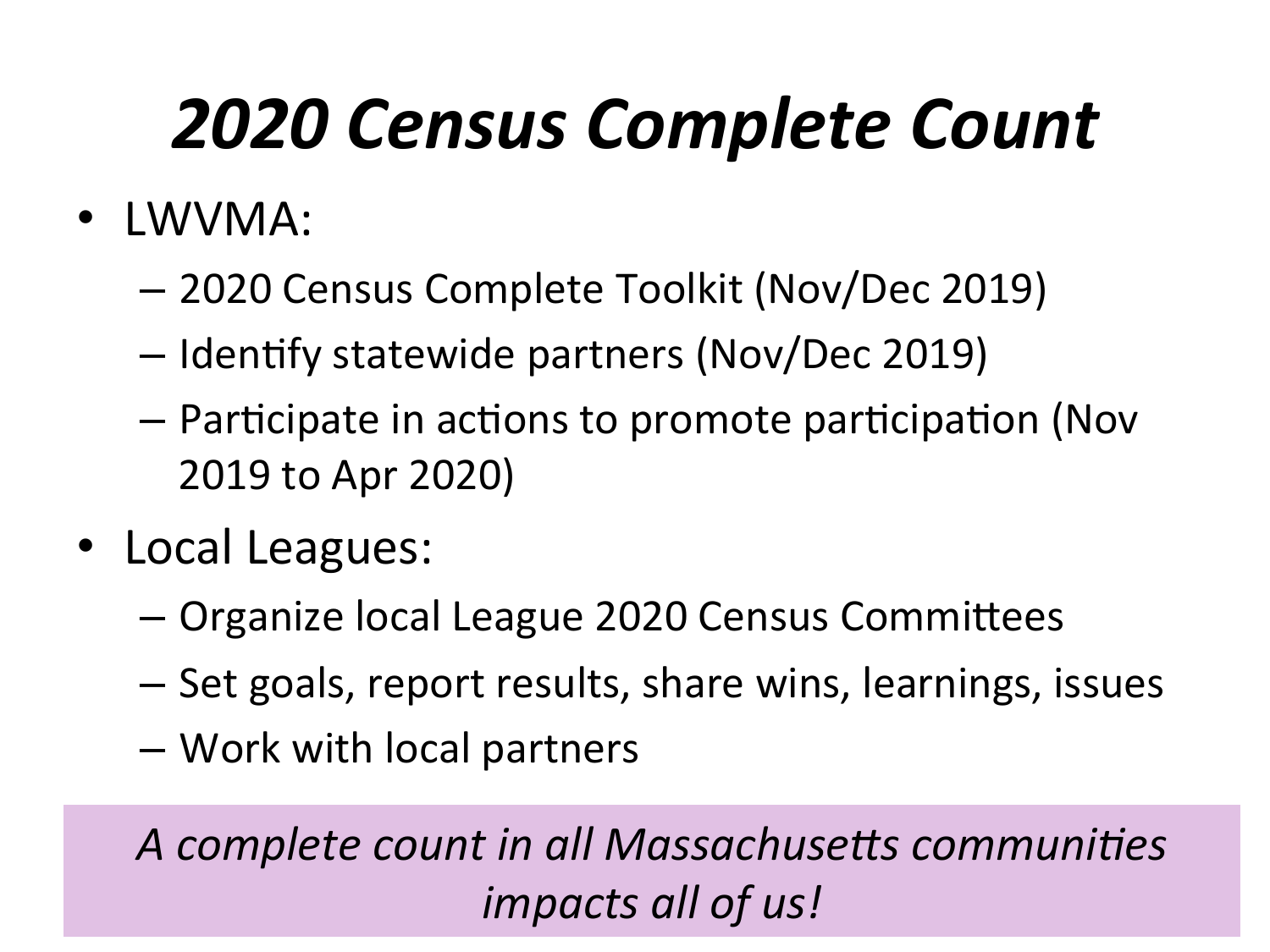## **2021 Redistricting**

- Advocate with MA Legislative leaders to ensure open process and public participation
- Attend and report on meetings held around the state
- Build or tap into existing coalitions to ensure an equitable and inclusive process
- Action steps:
	- $-$  Research status of 2021 redistricting process
	- Conduct webinars for League members and partners (January-February, 2020)

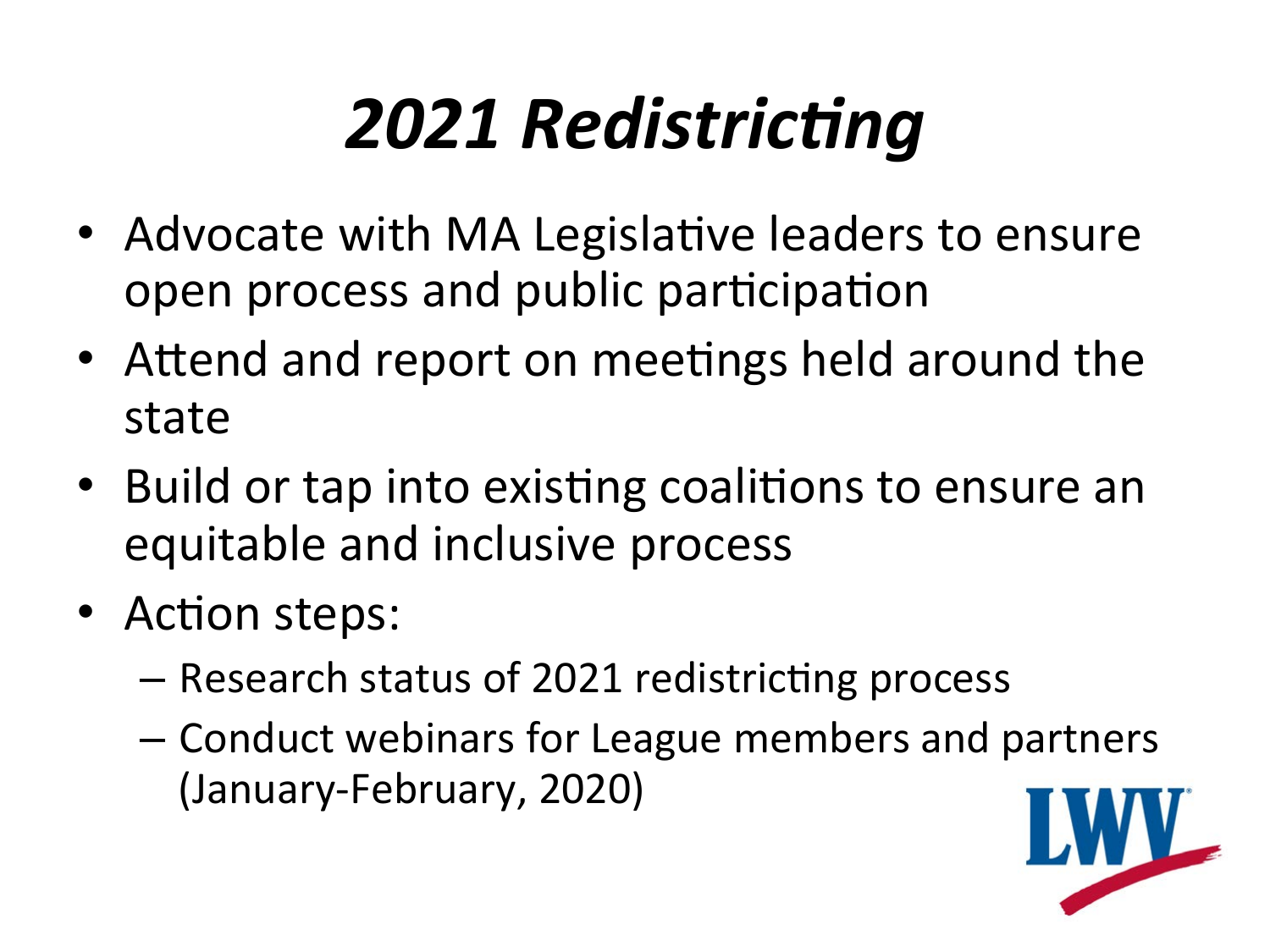## **Federal Legislative Fix**

- Advocate for key federal legislation:
	- Voting Right Act restoration
	- For the People Act
	- DC Statehood
	- Indian American Voting Rights Act
- Educate the public on how these acts protect all of our voting rights